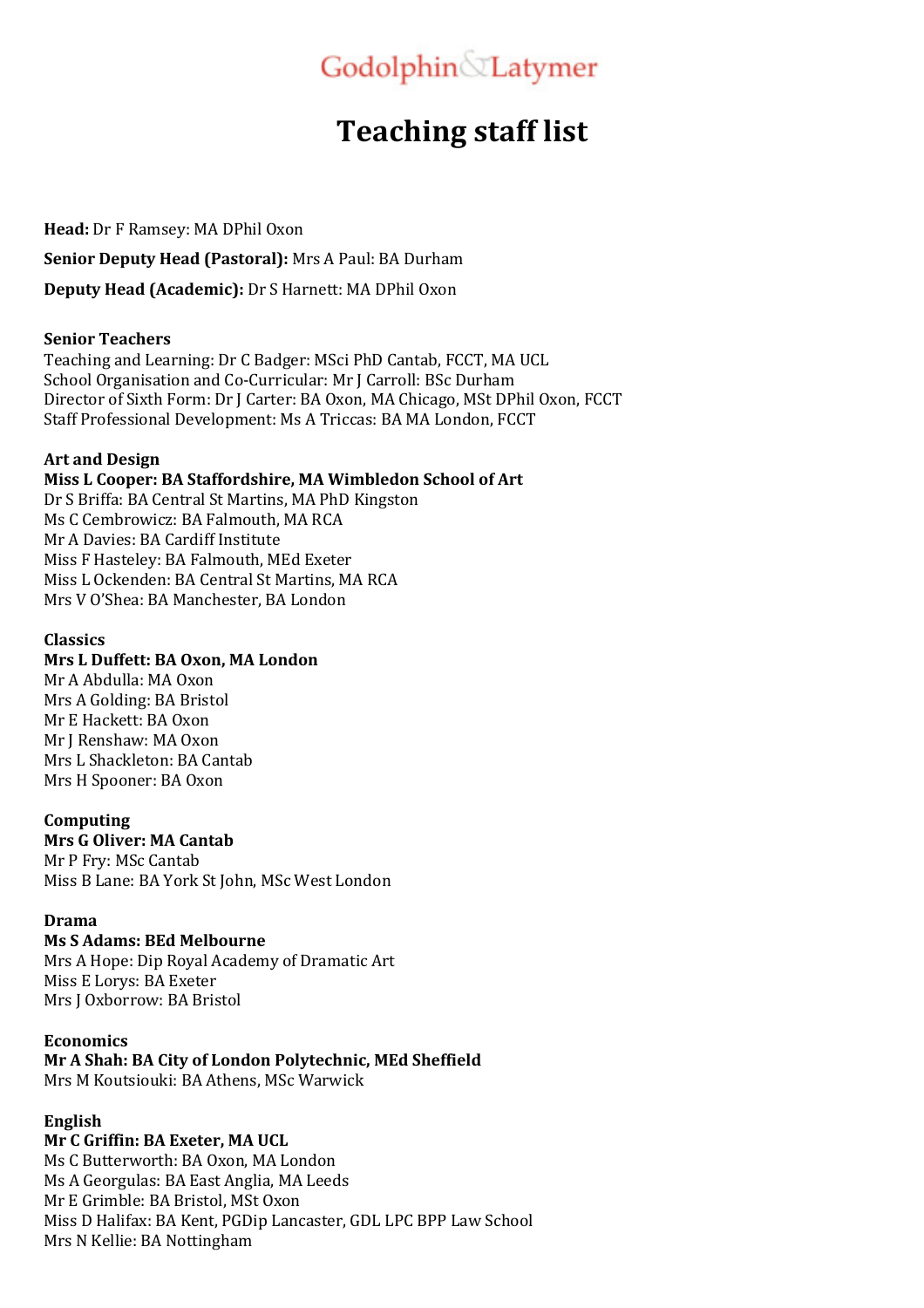Mrs Y Moule: BA Oxon Mrs A Paul: BA Durham Mrs S Rendall: BA Manchester Dr I Stevens: BA MA PhD London Miss I Taylor: BA Durham Mrs S Vantini: BA Bristol Ms C Williams: BA Kent

#### **Geography**

#### **Mr M Golland: BA London, MEd Cantab, FCCT**

Miss S Berwick: BA Oxon Miss L Graham: BSc Leeds Mrs A Lloyds: BSc Exeter Mrs H Nohlmans: BSc Durham Mrs S Sutherland: BA Aberystwyth

#### **History and Politics**

**Mrs A Armstrong: BA York Dr B Snook: BA MPhil PhD Cantab, FRHistS** Mrs F Bailey: BA Durham Ms F Barton: BA Cantab Dr A Bunting: BA MA MPhil PhD Southampton Mr Q Davies: BA MA Keele Dr F Ramsey: MA DPhil Oxon Mrs R Thorpe: BA Birmingham Ms A Triccas: BA MA London, FCCT Dr G Williams: BA Leeds, MA UCL, PhD York Dr R Woodberry: MA Oxon, MLitt PhD Bristol

#### **History of Art** Dr G Williams: BA Leeds, MA UCL, PhD York

#### **Individual Learning Needs**

**Ms A Clark: BA Oxon, BSc Open** Mrs C Lee: BEd Exeter, MA London Mrs A Morris: MA Cantab, MA SpLD UCL

#### **International Baccalaureate Coordinator Ms A Dubois: BA MA Le Littoral**

#### **Mathematics**

#### **Mr J Ramsden: BSc Durham**

Mr I Carroll: BSc Durham Mrs F Caruso: MA Warwick Mr E Corish: BA Trinity College Dublin, MEng National Institute of Applied Sciences of Lyon Mr P Fry: MSc Cantab Miss K Fyfe: BSc Edinburgh Mr N Holgate: BA Cantab Dr N Jones: BA MA PhD Cantab Mrs M Kanter-Webber: BA Oxon Miss M Newland: BSc KCL Ms E Ratsma: MSci Bristol Miss K Smith: BA Oxon, MA Middlesex Miss W Zhang: BSc Manchester, MSc Birmingham

## **Modern Foreign Languages Mrs C Corcoran: MA Orléans, MA Southampton**

# **French Mrs C Corcoran: MA Orléans, MA Southampton**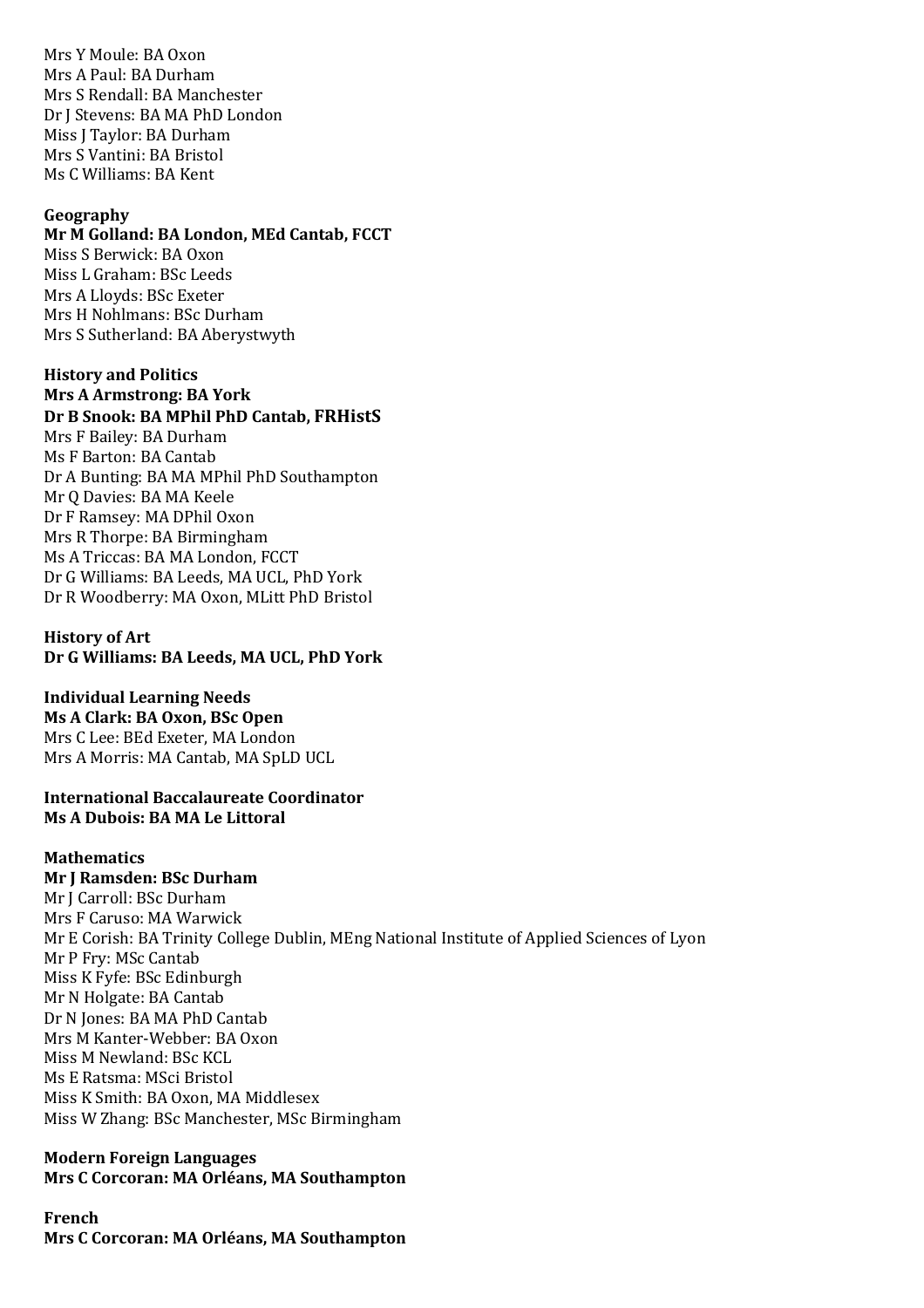Mrs E Afifi: BA MA Kent Ms A Dubois: BA MA Le Littoral Mrs V Halls: BA MA Paris-Sorbonne Mr I Hobby: BA UCL Mrs K Palmer: BA Oxon Miss S von Haniel: MA Edinburgh

#### **French Language Assistant**

Mr M-V Le: BA Centre Universitaire de Troyes

**German Mrs U Fenton: MA Freiburg** Mr J Hobby: BA UCL

**German Language Assistant** Ms C Werrmann: BEd Goettingen

**Italian Miss L Padalino: BA Bologna** Miss R Meloni: BA Cagliari

**Mandarin Mrs S Whittaker: BA Durham** Ms C Chi: BEd MEd Chiba, MSc City Mrs R Tan: BEd Ji Nan

#### **Spanish**

**Miss H Matthews: BA Cantab** 

Miss M-J Coto Diaz: MA Santiago de Compostela Ms A Dubois: BA MA Le Littoral Miss R Meloni: BA Cagliari Miss L Padalino: BA Bologna Mrs C Roberts: MA Oxon

#### **Spanish Language Assistant**

Ms P Cordeiro Deiros: BSc MSc Catalunya, MSc Cranfield

#### **Music**

# **Miss L McAdam: MA Cantab**

Mrs J Garcia: BMus Surrey Miss C Reid: MA Oxon, MA London

#### **Peripatetic Music staff**

Mrs L Allen (Singing): BMus Edinburgh, PGDip Adv. PGDip TCM, PGDip RCM Miss R Buxton (Clarinet): BMus RCM, LGSM GSMD Miss D Clarke (Singing/Violin): BMus Manchester Mrs J Clark-Maxwell (Singing): BMus London, LTCL Mr D Cuthbert (Flute): BMus PGDip RAM Miss M Davies (Singing): BMus KCL, MA Trinity Laban Miss P Delucchi (Violin/Viola): BA Conservatorio di Musica Niccolò Paganini, BA MPhil Genoa, MA RAM Miss V Galer (Flute, also Theory): BA York Mrs J Garcia (Violin, also Teacher of Music): BMus Surrey Mrs L Hill (Singing): BMus GSMD, MA RAM Miss J Hughes-Rees (Violin and Viola): BMus PGDip RCM Ms S Koh (Piano): BMus Singapore, MMus Artist Dip GSMD Mr M Lewington (Trumpet): Dip RCM Miss CC Lim (Piano): LCTL, FTCL, LTCL, LRSM, BMus MMus RCM Ms A Margolis: BMus London Mrs E Marson Chowdhury (Saxophone): BMus RCM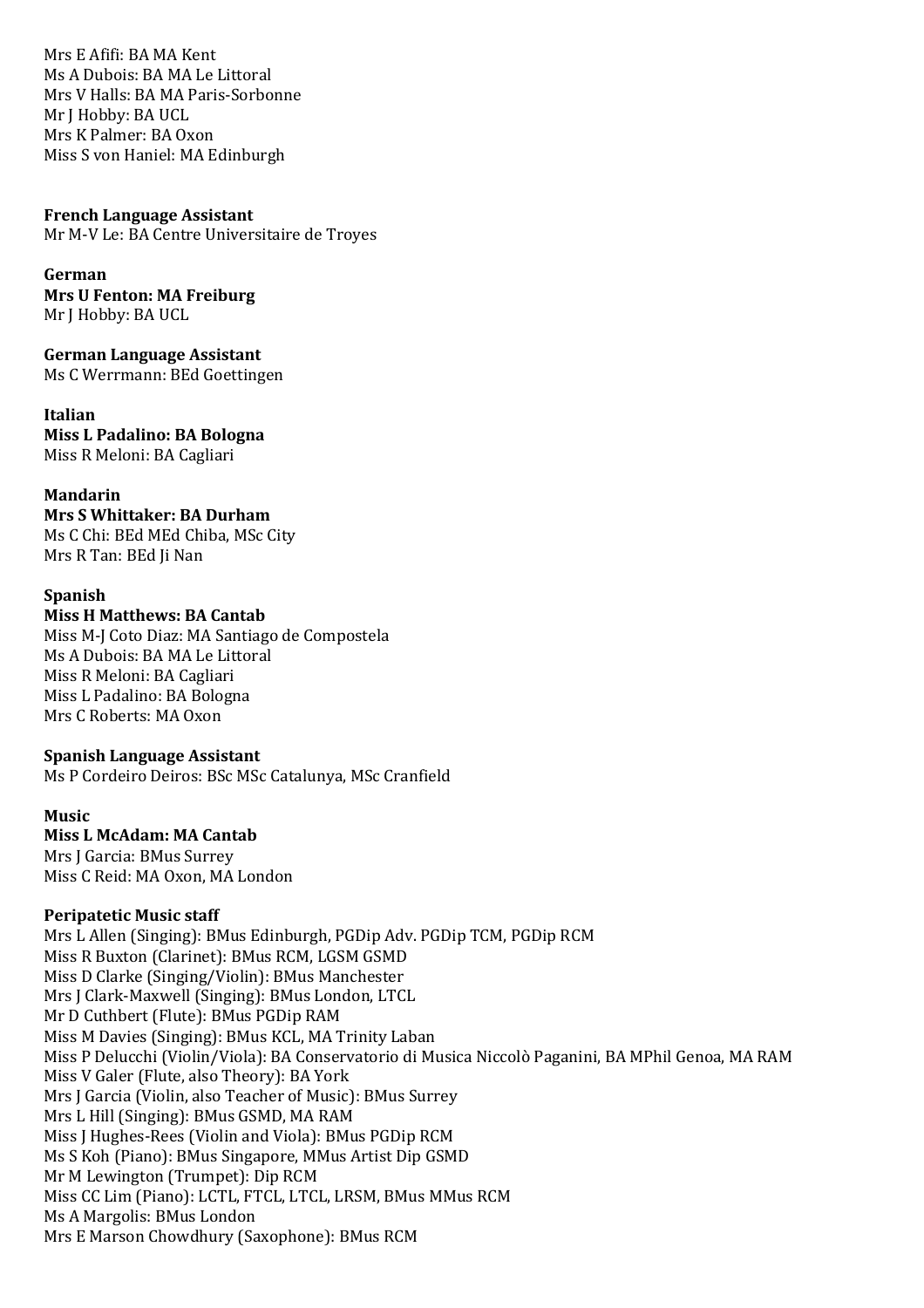Mrs F Meakins (Harp): BMus RCM Miss C Morphett (Clarinet, also Theory): BMus Sydney Ms V Munday (Singing): BMus MMus ANU Sydney, MSc RCM Mr D Neville (Percussion/Piano): BMus RAM Ms C Riley (Piano): BMus Auckland, LRSM, MMus Auckland, PGCert RCM Mrs J Roughton-Arnold (Singing): BA Wellington, PGCert TCM, MMus PGCert Birmingham Conservatoire Miss K Ryder (Singing): DSCM DSCM New South Wales Conservatorium, MMus London Mr C Stell (Guitar): LRAM, DipRAM, ARAM Miss E Tingey (Oboe): LWCMD, ACC WCMD, PGCert TCM Mrs P Whinnett (Piano): GMus RNCM Mr R Williams (Guitar): BMus Exeter, MMus GSMD Mrs S Willis (Cello): BMus PGDip RCM Miss E Zakrzewska (Flute): BMus RSAMD, DipRAM, PGDip, LRAM

# **Philosophy and Religion**

**Mr L Higgins: BA Nottingham, MEd Cantab**

Dr J Carter: BA Oxon, MA Chicago, MSt DPhil Oxon, FCCT Mrs M Davis: BA MA Surrey Mrs H Mason: BA Durham, MA London Mrs C Pearce: BA Durham

#### **Physical Education Miss E Elfick: BEd Exeter**

Miss N Brennan: BSc Bath Miss B Brown: BSc Loughborough Miss R Gordon: BA Durham Miss V Joseph: BA Surrey Miss K Nelson: BSc Brunel Miss L O'Brien: BA Surrey Dr M Row: BSc MSc EdD Brunel

# **Science: Ms G Andrade: BSc London, MA East London**

# **Biology**

**Miss T Dean: BSc Edinburgh, FCCT Ms G Andrade: BSc London, MA East London Miss C Pearce: BSc York, MSc Oxon** Mrs A Devadoss: BSc London, MA Westminster Miss H Graham: BSc Durham Mr P Liebman: MA Cantab Ms L Thompson: BSc Aston Miss E Thrower: BSc Manchester Ms R Turner: BSc Manchester, MSc Edinburgh

# **Chemistry**

# **Mrs A Swann: MChem Oxon**

Miss F Alexander: MSc Queen's University of Belfast Ms G Andrade: BSc London, MA East London Dr C Badger: MSci PhD Cantab, FCCT, MA UCL Dr S Harnett: MA DPhil Oxon Dr R Hollis: BSc Portsmouth Polytechnic, PhD Birmingham Miss J Lloyd: MChem Cardiff Ms E McLaren: MChem Oxon Miss J Smart: BSc Birmingham Miss E Smith: BSc Sussex Miss C Whitby: BA MSci Cantab

# **Physics**

**Mr I McGrath: BSc Wales, MSc Cranfield** Ms G Andrade: BSc London, MA East London